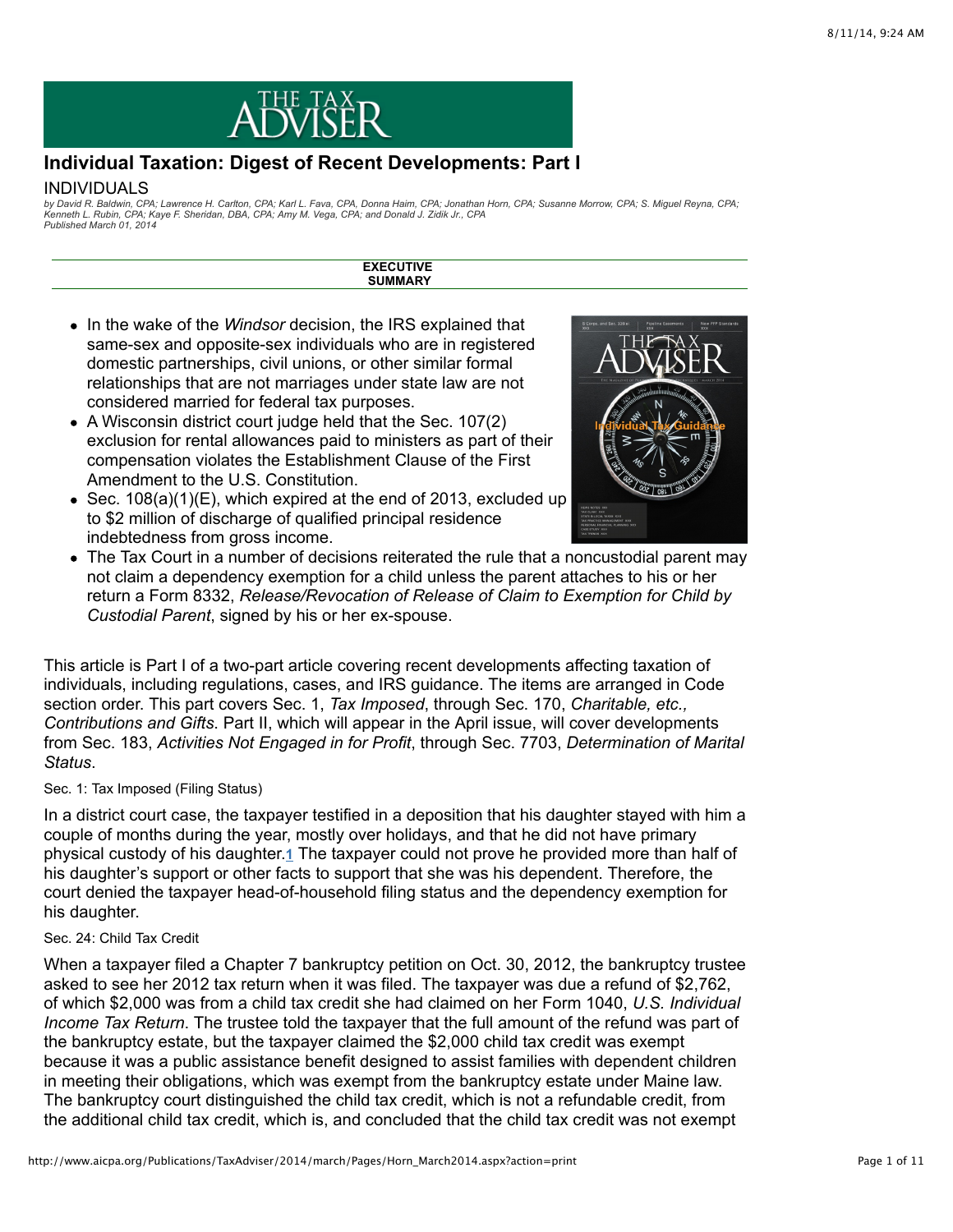for bankruptcy purposes.<u>2</u> The taxpayer was required to pay the 2012 tax refund to the bankruptcy estate.

In a district court case, the taxpayer was denied the child tax credit for a disabled daughter over the statutory age limit of 16[.](http://www.aicpa.org/Publications/TaxAdviser/2014/march/Pages/Horn_March2014.aspx?action=print#fn_3)3 The child tax credit makes no exceptions for disability.

#### Sec. 36: First-Time Homebuyer Tax Credit

Although the first-time homebuyer tax credit has expired, cases involving it continue to be litigated. In a case decided by the Court of Federal Claims, a divorced taxpayer was denied the first-time homebuyer tax credit because his new home was purchased before his divorce decreewas final.4 The taxpayer was considered to have a beneficial ownership interest in his ex-wife's home because he was still considered married when his new home was purchased. Therefore, he was not considered a first-time homebuyer.

## Sec. 61: Gross Income Defined

Guidance directed at virtual currency users was issued by the Treasury Department's Financial Crimes Enforcement Network.<sup>5</sup> Individuals use these virtual currencies (the most well-known one is Bitcoin) to purchase real or virtual goods or services or as payment for goods and services, or they sell them for use as real currency. Bitcoin use has been unregulated and untraceable. There is the beginning of an attempt to regulate the use of this virtual currency by requiring money transmitter licensing. Some have speculated that the IRS might have to issue guidance on the use of this currency, but it appears that bitcoins would be included in income under Sec. 61, which defines gross income as "all income from whatever source derived."

# Sec. 62: Adjusted Gross Income Defined

In an Office of Chief Counsel Internal Revenue Service Memorandum, the IRS discusses the tax treatment of attorneys' fees paid under a settlement of employee lawsuits.<sup>6</sup> In general, attorneys' fees recovered must be included in gross income when the underlying recovery is taxable. Sec. 62(a)(20) allows for an above-the-line deduction for attorneys' fees and court costs paid in connection with any action involving a claim of unlawful discrimination. Sec. 62(e) defines unlawful discrimination and lists various federal, state, and local laws that fall under this definition. Attorneys' fees and costs incurred in an action involving an employment relationship are deductible as an above-the-line deduction under Sec. 62(e)(18). If attorneys' fees are not deductible above the line because they are not received in connection with an action involving a claim of unlawful discrimination, they may still be deducted as miscellaneous itemized deductions subject to the 2% floor. For taxpayers subject to the alternative minimum tax, this deduction is not permitted.

## Sec. 63: Taxable Income Defined

After the Supreme Court struck down Section 3 of the Defense of Marriage Act (DOMA[\)](http://www.aicpa.org/Publications/TaxAdviser/2014/march/Pages/Horn_March2014.aspx?action=print#fn_7)<sub>Z</sub> in Windsor,<sup>8</sup> the IRS ruled that same-sex couples who are legally married under state or foreign laws are considered married for federal tax purposes, regardless of where they live. However, according to an FAQ section on the IRS website, same-sex and opposite-sex individuals who are in registered domestic partnerships, civil unions, or other similar formal relationships that are not *marriages* under state law are not considered married for federal tax purposes.

The IRS position seems clear that registered domestic partners are not married for federal tax purposes and thus are not able (or required) to file federal tax returns with a filing status of married filing jointly or separately. One example of a tax provision that applies to married individuals but not domestic partners is Sec. 63(c)(6)(A), which generally prohibits a taxpayer from itemizing deductions if the taxpayer's spouse claims the standard deduction. This rule does not apply to registered domestic partners since they are not considered spouses for federal tax purposes. A registered domestic partner can itemize deductions or claim the standard deduction regardless of whether his or her partner itemizes or claims the standard deduction.

#### Sec. 66: Treatment of Community Income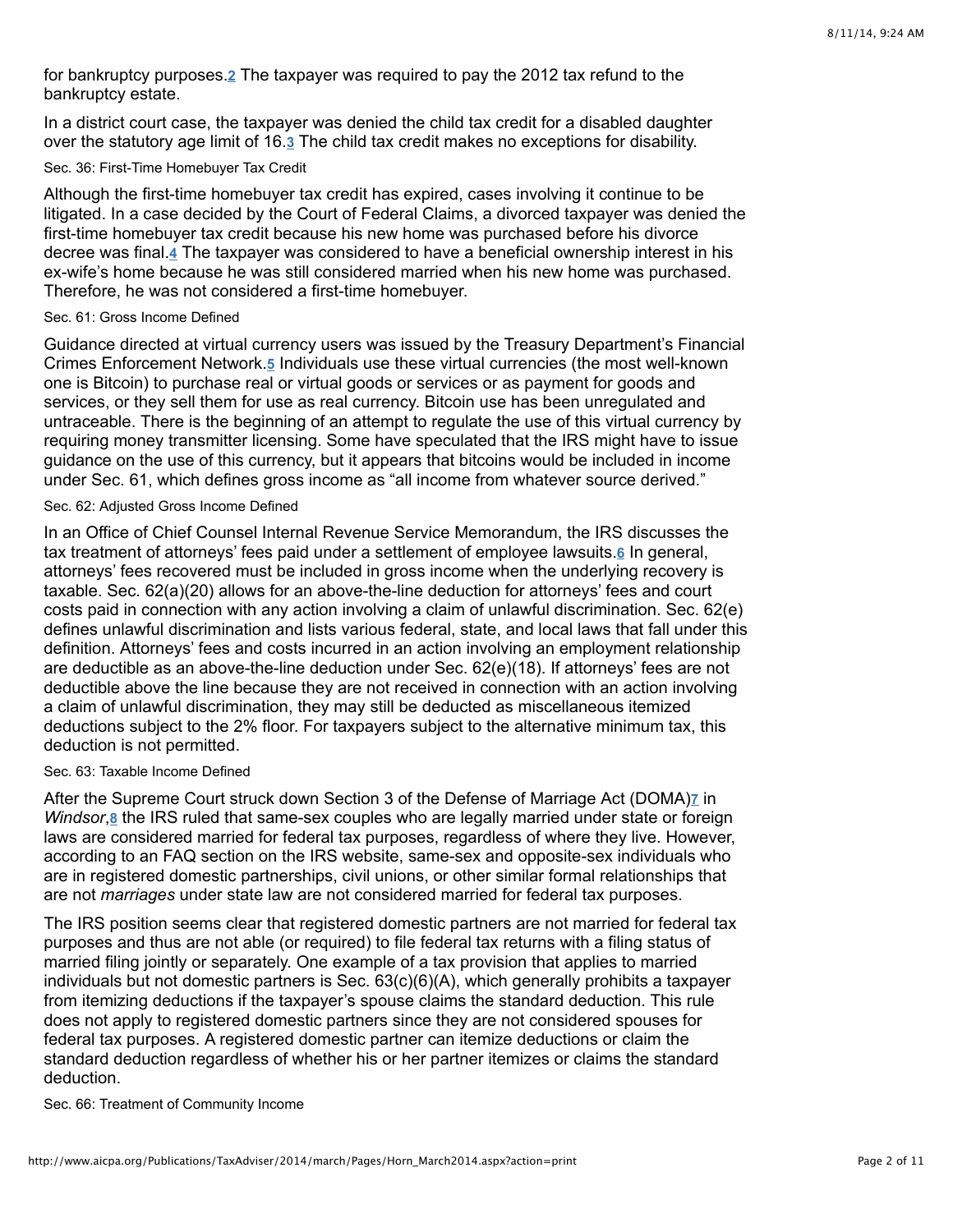Another provision that does not apply to registered domestic partners is Sec. 66, which deals with treatment of community income. Sec. 66 applies only to married taxpayers and does not apply to registered domestic partners since they are not married for federal tax purposes, according to the IRS's FAQs for registered domestic partners and individuals in civil unions. **[9](http://www.aicpa.org/Publications/TaxAdviser/2014/march/Pages/Horn_March2014.aspx?action=print#fn_9)**

The IRS has issued temporary regulations that incorporate changes made in Notice 2011-70 **[10](http://www.aicpa.org/Publications/TaxAdviser/2014/march/Pages/Horn_March2014.aspx?action=print#fn_10)** in the deadline for requesting equitable innocent spouse relief, which also applies to relief from joint liability for community property income under Sec[.](http://www.aicpa.org/Publications/TaxAdviser/2014/march/Pages/Horn_March2014.aspx?action=print#fn_11) 66(c). 11 Instead of a two-year deadline, a request for relief must be filed with the IRS within the period of limitation for collection of tax.

Under Sec. 66(c), married taxpayers who do not file a joint federal income tax return but are nonetheless liable for community income because they live in a community property state can request relief from joint liability in two ways. In a community property state, each spouse is responsible for the tax on one-half of all the community property income for the year. Traditional relief from joint liability has been allowed under Sec. 66(c) to a requesting spouse on income that the requesting spouse did not know existed and had no reason to know existed. If a requesting spouse fails to satisfy those requirements, the IRS has discretion to grant equitable relief. The eligibility requirements used for granting equitable relief are the same for Sec. 66(c) and for Sec. 6015(f). As a result, the IRS has applied the same two-year deadline for spouses to file for equitable relief in community property states and will now apply the new longer deadline to Sec. 66(c) equitable relief cases.

## Sec. 67: 2% Floor on Miscellaneous Itemized Deductions

The Tax Court allowed a taxpayer to deduct her tax preparation fees, based on her verbal testimony of the amount paid, even though there were many inconsistencies at trial.<sup>12</sup> The amount deductible, however, was subject to the 2%-of-adjusted-gross-income floor limitation under Sec. 67(a).

## Sec. 71: Alimony and Separate Maintenance Payments

An above-the-line deduction may be claimed for alimony or separate maintenance payments during the tax year if those payments meet the following requirements:

- $\bullet$  The payments must be made under a divorce or separation agreement (Sec. 71(b)(1)(A));
- The agreement must not specifically designate the payment as not includible in the recipient spouse's gross income under Sec. 71 and not deductible by the payer spouse under Sec. 215 (Sec. 71(b)(1)(B));
- Legally separated spouses under a decree of divorce or separate maintenance must not be members of the same household when payments are made (Sec. 71(b)(1)(C)); and
- The payer's obligation to make the payment must end at the death of the payee spouse (Sec. 71(b)(1)(D)).

After examining the facts in a case before it and Florida case law, the Tax Court determined that the taxpayers did not satisfy the Sec.  $71(b)(1)(D)$  requirement that the payer's obligation end at the death of the payee spouse and therefore were not entitled to deduct the payment as alimony.<u>[13](http://www.aicpa.org/Publications/TaxAdviser/2014/march/Pages/Horn_March2014.aspx?action=print#fn_13)</u>

In another case, voluntary monthly payments made to a joint checking account under a predivorce draft separation agreement did not constitute deductible alimony payments under Sec. 71. The Tax Court held that letters between the taxpayer and his former spouse did not satisfy the written separation agreement requirement and did not create a "meeting of the minds."<u>[14](http://www.aicpa.org/Publications/TaxAdviser/2014/march/Pages/Horn_March2014.aspx?action=print#fn_14) Prior case law has established that a written separation agreement requires a clear</u> statement in written form memorializing the terms of support between the parties. Letters that do not show a meeting of the minds between the parties cannot collectively constitute a written separation agreement.

Sec. 72: Annuities; Certain Proceeds of Endowment and Life Insurance Contracts

TheTax Court upheld an additional 10% tax imposed on an early IRA distribution.15 The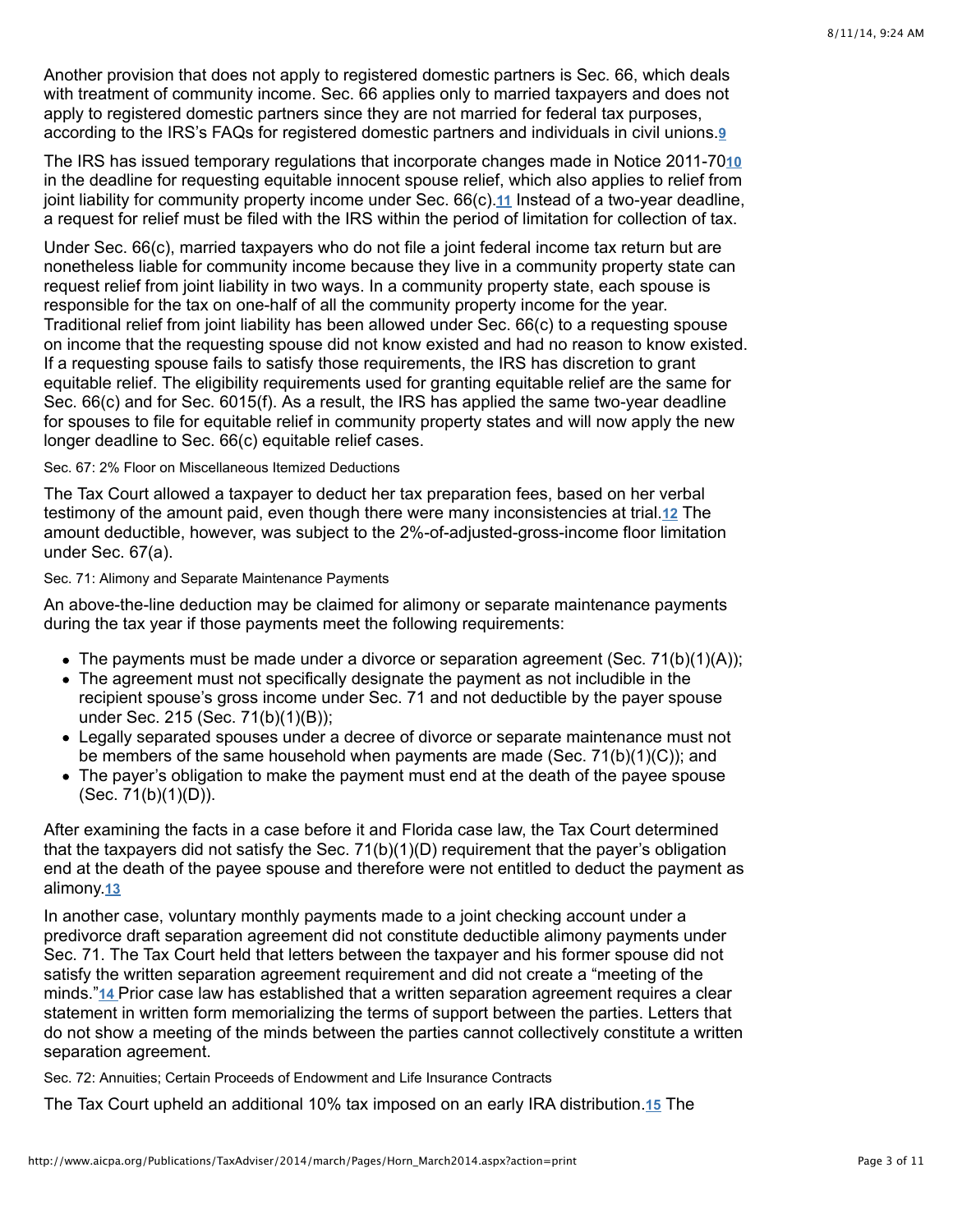taxpayer claimed she met the exception for distributions to first-time homebuyers; however, the court found that she failed to prove that she owned the property. Only the taxpayer's brother was listed on the deed, and there was no other executed written agreement with the brother showing her ownership interest.

In a private letter ruling, the IRS ruled that the taxpayer modified his previous election to receive a series of substantially equal periodic payments by rolling over some of his IRA funds into a different IRA at another bank.16 As a result of this transfer, the taxpayer was assessed an early withdrawal recapture penalty that could not be corrected by rolling the funds back into the original IRA.

In a case decided by the Fifth Circuit, the taxpayer filed a timely but unsigned tax return that reported an early retirement plan distribution[.](http://www.aicpa.org/Publications/TaxAdviser/2014/march/Pages/Horn_March2014.aspx?action=print#fn_17)<u>17</u> The taxpayer was assessed a 10% additional tax on the early retirement distribution and a late filing penalty for filing an unsigned return (which he subsequently signed after the filing deadline had passed). The taxpayer was unable to offer any substantial proof that he did not receive this early distribution. Because the Tax Court determined that positions taken in a signed tax return may be treated as admissions, the court upheld the 10% additional tax.

In a Tax Court case, the taxpayer claimed that an early distribution from a retirement plan should not be subject to the additional 10% tax because it met the exception for deductible medical expenses.<sup>18</sup> The taxpayer did not itemize the alleged medical expenses on his tax returns and was unable to offer any proof to substantiate the expenses. The Tax Court upheld the 10% additional tax.

In another private letter ruling, the IRS determined that disability benefits paid by a public employer retirement system under a statute would not constitute gross income to the recipient to the extent the benefits did not exceed two-thirds of the employee's average final compensation.<u>19</u> However, to the extent the payments did exceed the two-thirds amount, it was considered gross income to the recipient under Sec. 72.

Sec. 83: Property Transferred in Connection With Performance of Services

In a private letter ruling, the IRS determined that the taxpayer's request to revoke a Sec. 83(b) election should be allowed since the request was properly made within the 30-day time period following the initial election. **[20](http://www.aicpa.org/Publications/TaxAdviser/2014/march/Pages/Horn_March2014.aspx?action=print#fn_20)**

The Eleventh Circuit affirmed the Tax Court's ruling in the *Davis* case that stock the father/shareholder received upon the exercise of a nontransferable stock option granted to him by the family-held S corporation was a transfer in connection with the performance of services under Sec[.](http://www.aicpa.org/Publications/TaxAdviser/2014/march/Pages/Horn_March2014.aspx?action=print#fn_21) 83(b).21 The Tax Court's findings that the options were granted to the father to secure his continued involvement in the management of the family business and to preserve his ownership interest and that the grant was not part of a plan to resolve the father's divorce dispute were upheld. The Tax Court's method of valuing the exercised shares was also upheld. As a result of the finding that the income was properly taxed to the father, the company's deduction for this amount was proper.

## Sec. 104: Compensation for Injuries or Sickness

Several recently issued private letter rulings deal with Sec. 104, which provides that gross income does not include amounts received under workers' compensation acts as compensation for personal injuries or sickness; the amount of any damages received (whether by suit or agreement) on account of personal physical injuries or physical sickness, except for amounts attributable to (and not in excess of) deductions allowed under Sec. 213 for medical expenses for any prior tax year; and amounts received through accident or health insurance (or through an arrangement having the effect of accident or health insurance) for personal injuries or sickness (other than amounts received by an employee, to the extent such amounts are attributable to contributions by the employer that were not includible in the gross income of the employee, or are paid by the employer)[.](http://www.aicpa.org/Publications/TaxAdviser/2014/march/Pages/Horn_March2014.aspx?action=print#fn_22)22 Each of these rulings confirmed that the damages or other compensation the taxpayer received that were related to physical injury were properly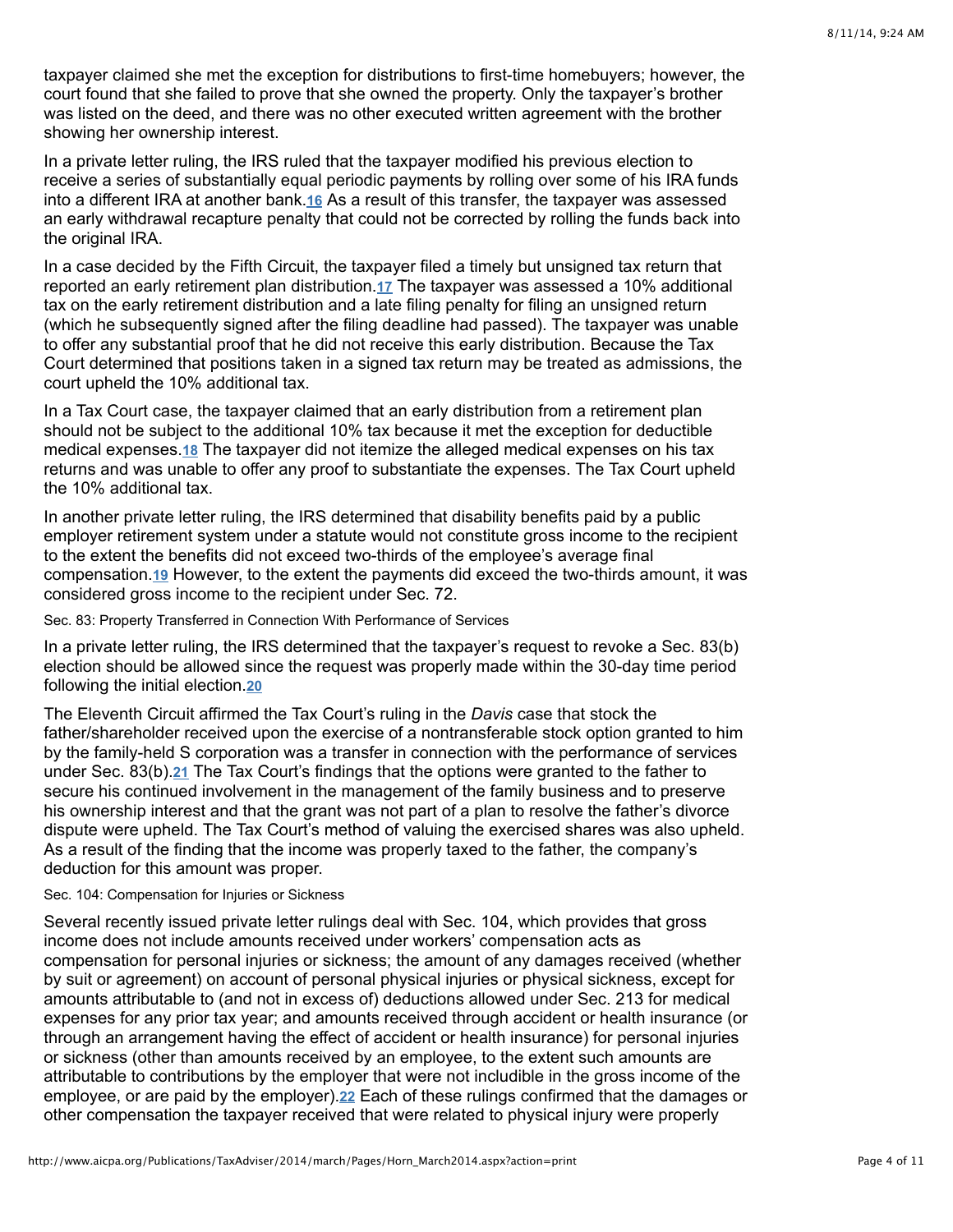excluded from the taxpayer's gross income.

Sec. 107: Rental Value of Parsonages

Sec. 107 provides that gross income does not include the rental allowance paid to a minister as part of his or her compensation, to the extent the allowance is used to rent or provide a home. For a minister to be eligible for this exclusion, several other requirements must be met. In one case, the Tax Court found that the minister was not entitled to an exclusion under Sec. 107 because he was unable to show that the allowance was designated in an official action between the minister and the church as required under Regs. Secs. 1.107-1(a) and (b). **[23](http://www.aicpa.org/Publications/TaxAdviser/2014/march/Pages/Horn_March2014.aspx?action=print#fn_23)**

In November, a district court judge in Wisconsin held that the Sec. 107(2) exclusion for rental allowances paid to ministers as part of their compensation violates the Establishment Clause of the First Amendment to the U.S. Constitution "because the exemption provides a benefit to religious persons and no one else, even though doing so is not necessary to alleviate a special burden on religious exercise." **[24](http://www.aicpa.org/Publications/TaxAdviser/2014/march/Pages/Horn_March2014.aspx?action=print#fn_24)**

#### Sec. 108: Income From Discharge of Indebtedness

A roofing supply company employee took a series of loans that were to be repaid from future bonuses from the company. After experiencing financial difficulties, the company was sold. Since the taxpayer was no longer an employee of the company, he was issued a Form 1099- MISC, *Miscellaneous Income*, by his former employer, the new company, showing the amount of the loans as nonemployee compensation paid in the current year. The taxpayer did not report the income on his tax return, claiming it was a discharge of indebtedness that was not taxable because he was insolvent. The Tax Court agreed with the taxpayer, finding that the Form 1099-MISC memorialized the new company's decision to forgive the debt, and that the new company made a bookkeeping error when it classified the forgiven debt as nonemployee compensation. **[25](http://www.aicpa.org/Publications/TaxAdviser/2014/march/Pages/Horn_March2014.aspx?action=print#fn_25)**

Married taxpayers were required to recognize ordinary income from cancellation of a portion of a note secured by residential property because the income realized on the discharge of debt wasclearly ordinary income taxed at ordinary rates.**26** The Tax Court also disagreed with the taxpayers' alternative argument that the discharge of indebtedness qualified to be excluded from income as principal residence indebtedness because the taxpayers did not use any of the note proceeds to finance the construction or substantial improvement of the property or to refinance a debt that was incurred to construct or improve the residence.

In October 2013, the IRS released Publication 4681, *Canceled Debts*, *Foreclosures*, *Repossessions, and Abandonments (for Individuals)*. The publication explains the federal tax treatment of canceled debts resulting from foreclosures, repossessions, and abandonments.

At the end of 2013, Sec. 108(a)(1)(E), which excludes up to \$2 million of discharge of qualified principal residence indebtedness from gross income, expired. Under the provision, the debt must have been used to acquire, construct, or substantially improve the taxpayer's principal residence or to refinance the debt and must have been secured by the residence. This provision applied to discharges after Dec. 31, 2006, and before Jan. 1, 2014.

InLetter Ruling 201328023,27 the IRS found that a taxpayer qualified for the exclusion from income of discharged qualified principal residence indebtedness under Sec. 108(a)(1)(E). The taxpayer used the loan proceeds to purchase an apartment unit in a cooperative apartment complex next to the one she owned and to finance structural renovations and improvements to combine the two units into a single apartment. The taxpayer refinanced the loan and then settled the debt for an amount less than the principal amount. The IRS determined that the amount equal to the outstanding principal balance on the first loan before refinancing constituted acquisition indebtedness under Sec. 163(h)(3)(B).

In Letter Ruling 201338007, [28](http://www.aicpa.org/Publications/TaxAdviser/2014/march/Pages/Horn_March2014.aspx?action=print#fn_28) the IRS granted the taxpayers a 45-day extension from the date of the letter to file an amended return to make the election under Sec. 108(c)(3)(C) (qualified real property indebtedness) and Regs. Sec. 1.108-5(b) (time and manner for making election).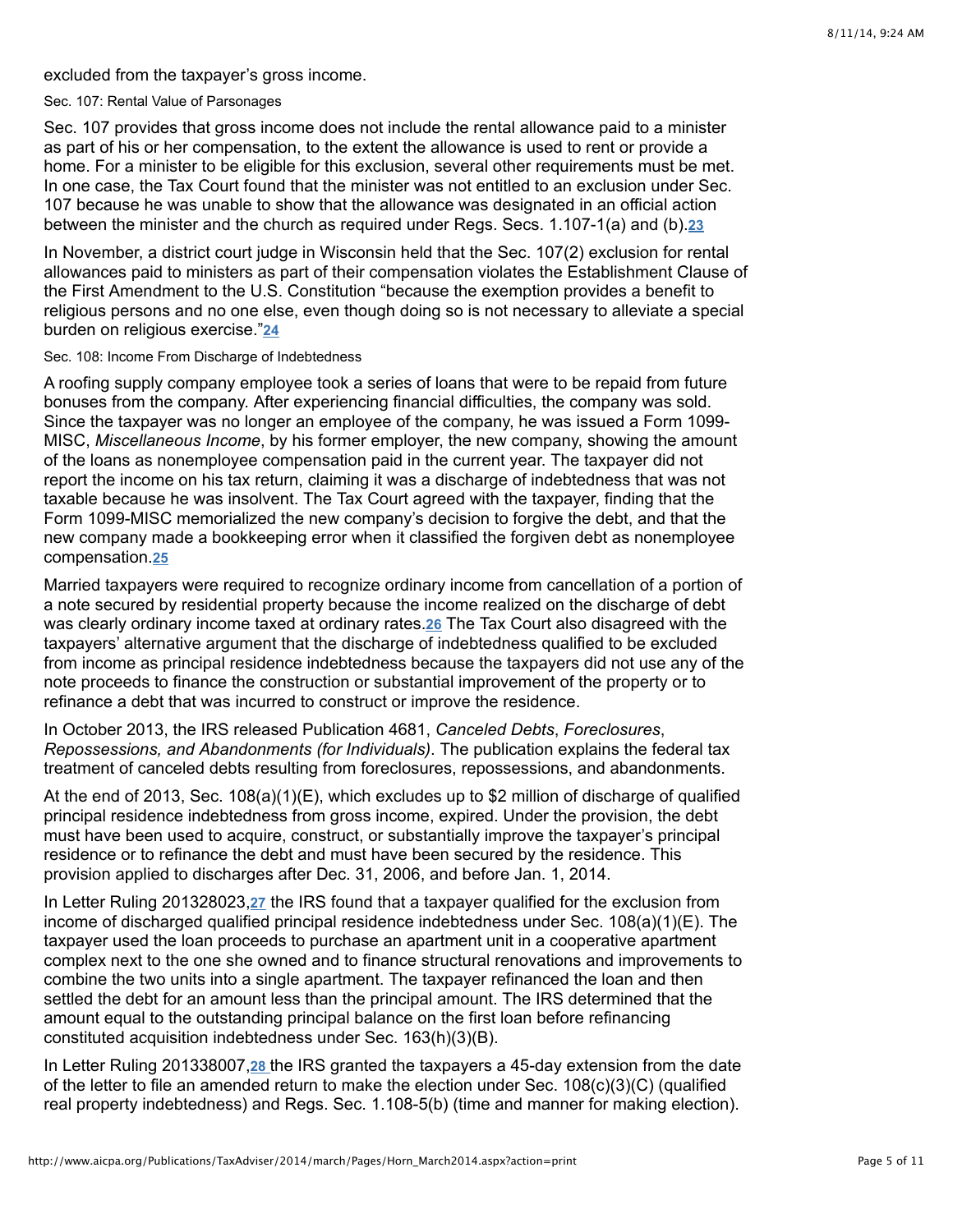The election is to be made on Form 982, *Reduction of Tax Attributes Due to Discharge of Indebtedness (and Sec. 1082 Basis Adjustment)*. The taxpayers, husband and wife, each received a Schedule K-1 from an LLC in which each owned an interest. The K-1s showed cancellation-of-debt (COD) income and a note stating that the partners might be able to exclude some or all of it, but the firm that prepared the taxpayers' income tax return failed to make the Sec. 108(c)(3)(C) election. While preparing the taxpayers' next tax return, the firm discovered that the current-year Schedules K-1 from the LLC reduced the taxpayers' tax basis capital accounts and reduced the taxpayers' proportionate interest in the adjusted basis of the LLC's depreciable property as though the Sec.  $108(c)(3)(C)$  election had been made. After this was discovered, the taxpayers submitted a request for an extension of time to make the election.

InLetter Ruling 201325004,29 the IRS granted the taxpayer an extension of 45 days from the date of the letter to file an amended return to make the election under Sec. 108(c)(3)(C). The taxpayer owned an interest in an LLC treated as a partnership for tax purposes and was the sole owner of an S corporation that owned the remaining interest in the LLC. The LLC realized COD income but did not report the COD income on its Form 1065, *U.S. Return of Partnership Income*. The taxpayer also did not include the COD income on his tax return. After discovering the error, the taxpayer requested an extension of time to make the election. The IRS concluded that the taxpayer acted reasonably and in good faith and granted the extension. (The IRS granted an extension to taxpayers in a similar situation in two additional letter rulings, 201316009 and 201316010.[30](http://www.aicpa.org/Publications/TaxAdviser/2014/march/Pages/Horn_March2014.aspx?action=print#fn_30))

## Secs. 151–153: Personal Exemptions

In a Tax Court case, a noncustodial father claimed a dependency exemption for two of his three children, as well as a child tax credit and head-of-household filing status on his 2009 tax return[.](http://www.aicpa.org/Publications/TaxAdviser/2014/march/Pages/Horn_March2014.aspx?action=print#fn_31)31 Under the divorced couple's 2003 "Judgment of Absolute Divorce," the mother had primary residential custody of their three children, but the dependency exemption deductions for the three children would be divided between the two parents. Specifically, in odd-numbered years the mother was entitled to claim the two younger children as dependency exemptions, and the father was entitled to claim the remaining child; in even-numbered years, the exemptions were reversed. The mother's entitlement to any dependency exemption, however, was contingent on her being employed and earning income, while the father's entitlement to any dependency exemption was contingent on his staying current with his child support payments. Although the mother's entitlement to any dependency exemption was contingent on her being employed, she was not required to sign Form 8332, *Release/Revocation of Release of Claim to Exemption for Child by Custodial Parent*.

The father stayed current on his child support payments, and he contended that he was entitled to claim dependency exemptions for all three children (although he mistakenly claimed only two children) for the 2009 tax year because the mother had been unemployed that year. However, the mother also claimed dependency exemptions for two of the children, and the IRS issued a notice to the father disallowing the exemption deduction for the child both had claimed, the child tax credit, and head-of-household filing status.

The father could not claim his children as dependents based on the general "qualifying child" requirements because the children primarily lived with their mother. However, in the case of divorced parents, special rules determine which parent may claim a dependency exemption deduction for a child.32 Under these rules, the father may claim a "qualifying child" if:

1.The child receives more than one-half of the child's support during the calendar year from the child's parents who are divorced under a decree of divorce;

2.The child was in the custody of one or both parents for more than one-half of the calendar year;

3.The custodial parent signs a written declaration that she will not claim the child as a dependent for any tax year beginning in that calendar year; and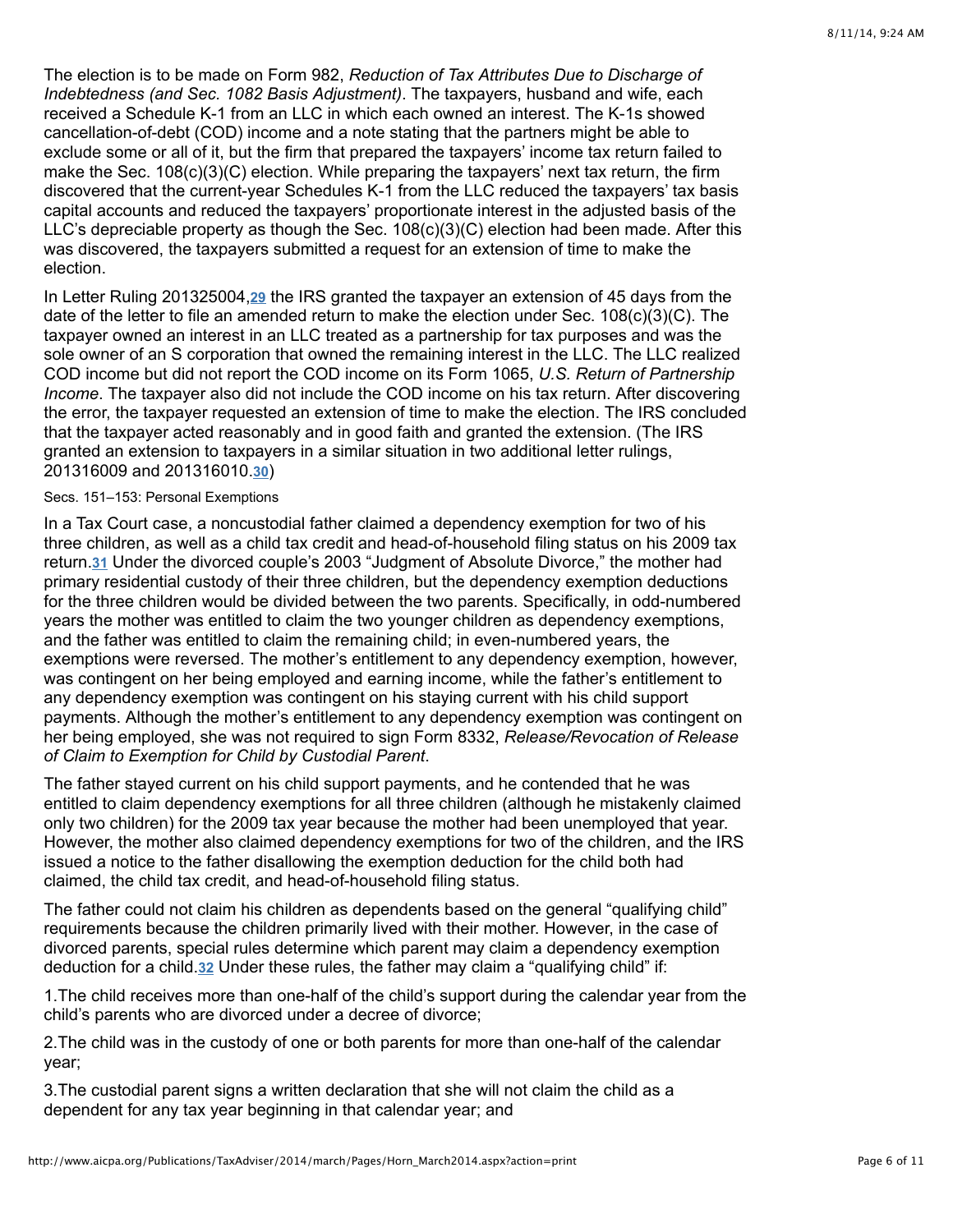4.The noncustodial parent attaches the written declaration to his return for the appropriate tax year.

The father's claim failed because there was never any written declaration that the mother would not claim a dependency exemption for the disputed child. The court agreed that under the conditions set out in the divorce judgment, the father was entitled to claim dependency exemptions for all three children. However, the father cannot claim any of his children as dependents qualifying for exemptions without Form 8332 or an equivalent document signed by the mother and attached to the father's tax return. Therefore, the father was denied dependency exemptions for all three of his children on his 2009 tax return, as well as the child tax credit and head-of-household status.

In another Tax Court case, the taxpayer supported a minor child in 2010 and subsequently claimed a dependency exemption for the child on his 2010 federal income tax return.<sup>33</sup> Based on this dependency exemption, the taxpayer also claimed head-of-household status, the child tax credit, and the earned income tax credit (EITC). The IRS allowed his claim for a dependency exemption along with his head-of-household status. However, the child tax credit and the EITC were disallowed.

The court evaluated whether the taxpayer was allowed either tax credit based on the "qualifying child" requirements for both the child tax credit and the EITC. The child met all requirements to be his "qualifying child" except for one—the child was not related to the taxpayer. The court concluded that had the taxpayer adopted the child, the taxpayer would have been eligible for the child tax credit as well as the EITC. However, since the child did not meet all requirements to be considered the taxpayer's "qualifying child," the taxpayer could not claim either tax credit. Therefore, although he was allowed a dependency exemption for the minor child as well as head-of-household status, he was not allowed to claim the child tax credit or the EITC.

A number of issues were addressed in *Golit*[,](http://www.aicpa.org/Publications/TaxAdviser/2014/march/Pages/Horn_March2014.aspx?action=print#fn_34) 34 including whether the taxpayer was entitled to a dependency exemption for a specific individual she identified on her return as her son and whether she was entitled to file using head-of-household status.

The taxpayer failed to prove that she was entitled to a dependency exemption for the unrelated person she claimed was her son. He was not her biological son and, in fact, was only two years younger than she was. The court did not find the taxpayer's claim that he was her adopted son credible, nor did she provide any documentation to support this claim. In addition, the taxpayer was not able to show that he was a member of her household during the year under audit, stating only that he lived with her "temporarily" and with friends the rest of the year. Therefore, the taxpayer did not prove that he satisfied the requirements for her to claim him as a dependent. Because the court found that the person was not her dependent, it also found she was also not entitled to claim head-of-household status.

In White[,](http://www.aicpa.org/Publications/TaxAdviser/2014/march/Pages/Horn_March2014.aspx?action=print#fn_35) 35 the taxpayer was determined to be the custodial parent and entitled to claim her children as dependents, even though she did not file a Form 8332 and her husband was identified as the custodial parent in the separation agreement. During the years in question, the taxpayer and her ex-husband shared custody of their two children. During 2010, both children lived with the taxpayer for more than one-half of the year. During 2011, only one of the children lived with her more than one-half of the year. During both years, the taxpayer provided more than one-half of the support for the children who lived with her.

For both 2010 and 2011, the taxpayer filed as head of household and claimed dependency exemptions for the children who lived with her in the respective years. The IRS disallowed the filing status and dependency exemptions because the taxpayer did not file Form 8332 signed by her husband, and he was listed as the custodial parent. The Tax Court disagreed that the taxpayer was required to file Form 8332. Both the IRS and Tax Court were relying on Sec. 152(e), which provides circumstances where the noncustodial parent may claim a child as a dependent. The IRS's position was that Sec. 152(e) required Form 8332 to be filed. The court,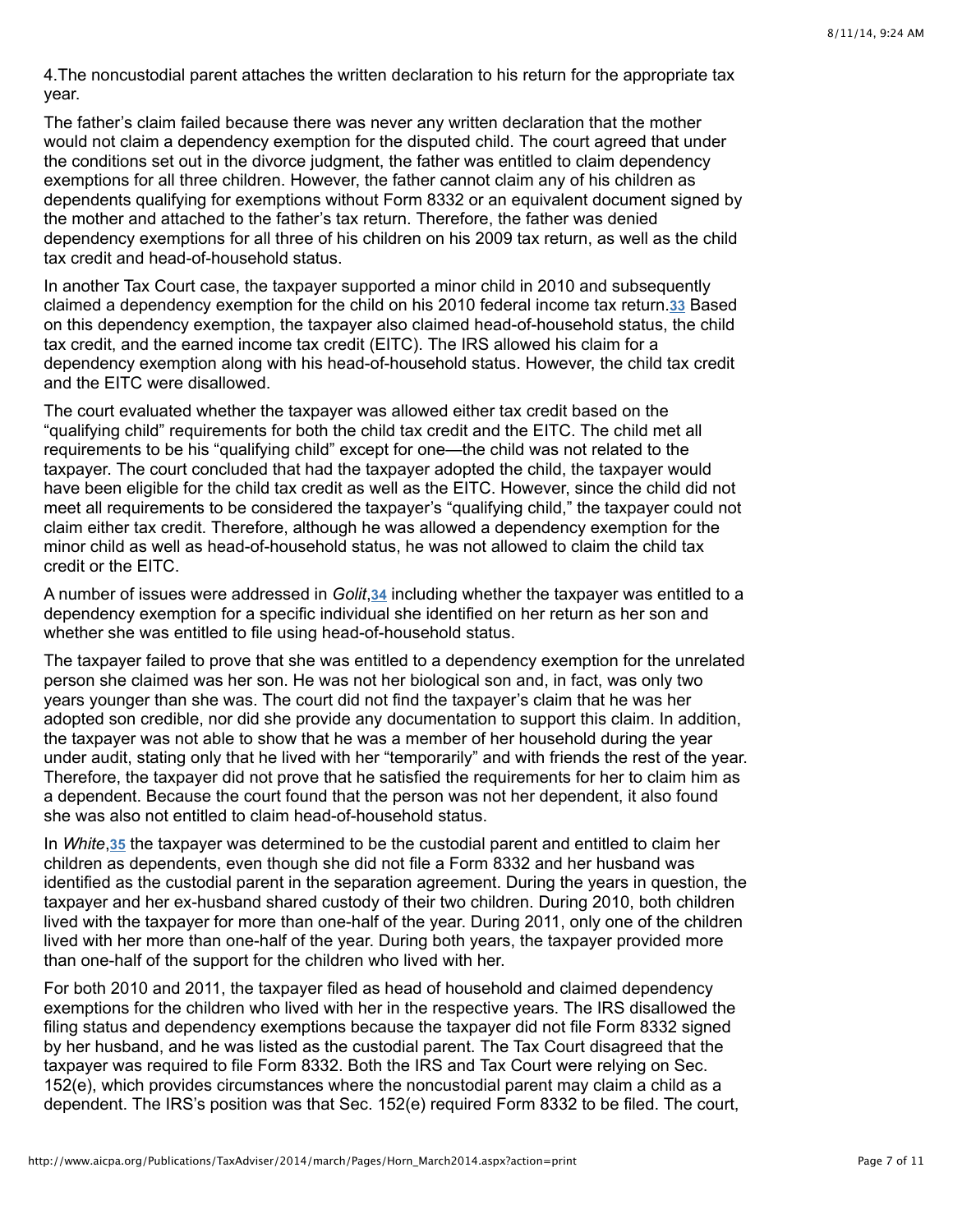however, indicated that Secs. 152(e)(4)(A) and (B) defined the custodial parent as the parent who had custody the greater portion of the year. The noncustodial parent is defined as the parent who is not the custodial parent. Regs. Sec. 1.152-4(d) defines custodial as the parent with whom the child spends the most nights during the year and the noncustodial parent as the parent who is not the custodial parent. Because the taxpayer met the requirements to be the custodial parent, the court held that the taxpayer was not required to file Form 8332 and was entitled to the dependency exemptions as claimed.

In Haskett[,](http://www.aicpa.org/Publications/TaxAdviser/2014/march/Pages/Horn_March2014.aspx?action=print#fn_36) 36 the taxpayers contended they were entitled to a dependency exemption on their 2008 return for the support of the wife's mother. In late 2007, her mother moved from her own home to the petitioners' home due to failing health. The wife assisted her mother with daily activities and transportation to her medical appointments until May 2008. At this time, her mother moved to a nursing home. The taxpayers claimed they incurred \$13,000 of expenses in support of the mother, including monthly payments for her stay at the nursing home and admission, daily living expenses, property taxes and insurance for her home, and funeral expenses. However, they were unable to substantiate these payments.

The mother received Social Security and Medicare benefits and payments from the state of Florida and the U.S. Department of Veterans Affairs, which were paid directly to the nursing home. The taxpayers indicated the Social Security benefits were used solely to maintain the mother's residence, but they offered no substantiation to prove it.

The IRS disallowed the dependency exemption, asserting that the taxpayers had not proved they provided more than half of the mother's support. The court upheld the IRS's determination because it agreed that the petitioners did not establish that she qualified as their dependent. For a parent to be a qualifying relative, Sec. 151(d) requires that the parent's gross income for the year be less than the exemption amount and that the taxpayer provide more than one-half of the parent's support. Any contribution by the parent toward her own support, including income excluded from gross income, must be taken into consideration in determining whether the support test is met.37 The mother's total income for 2008 was approximately \$11,000, and the taxpayers did not establish that they provided more than one-half of her support for that year. Therefore, she did not meet the qualifying relative requirement for the dependency exemption.

## Sec. 162: Trade and Business Expenses

In a Tax Court decision, the taxpayer claimed vehicle expenses of \$9,950, travel expenses of \$16,975, and continuing medical education (CME) expenses of \$3,000 on his Schedule C, Profit or Loss From Business (Sole Proprietorship)[.](http://www.aicpa.org/Publications/TaxAdviser/2014/march/Pages/Horn_March2014.aspx?action=print#fn_38) 38 In the year in question, he worked as a doctor for a medical staffing service from which he received a Form W-2, *Wage and Tax Statement*, and worked for a different medical staffing service as an independent contractor. He lived and maintained his primary residence in Florida.

As an independent contractor, he provided medical services in Arizona on an Indian reservation. The group he contracted with asked that he stay at a given hotel; however, he would stay at a variety of locations. In the year in question, he made five trips to Arizona.

In his role as an employee, he worked at a number of hospitals and clinics in different locations. He would drive to the various locations. Although he used his automobile on a regular basis, he did not keep a daily mileage log.

Under examination, the IRS denied all of the travel and CME expenses for lack of substantiation. The vehicle expenses were for travel either between his home and various hospitals and clinics in his capacity as an employee or between the different clinics he worked at. Although he kept no daily mileage log, the taxpayer presented his daily diary, indicating the dates he attended patients at each of the locations. The IRS argued that the Sec. 274(d) substantiation requirements required him to keep a daily log and that the transportation between his home and the clinics and hospitals represented nondeductible commuting expenses. Although he did not keep a daily mileage log, the court found that the taxpayer was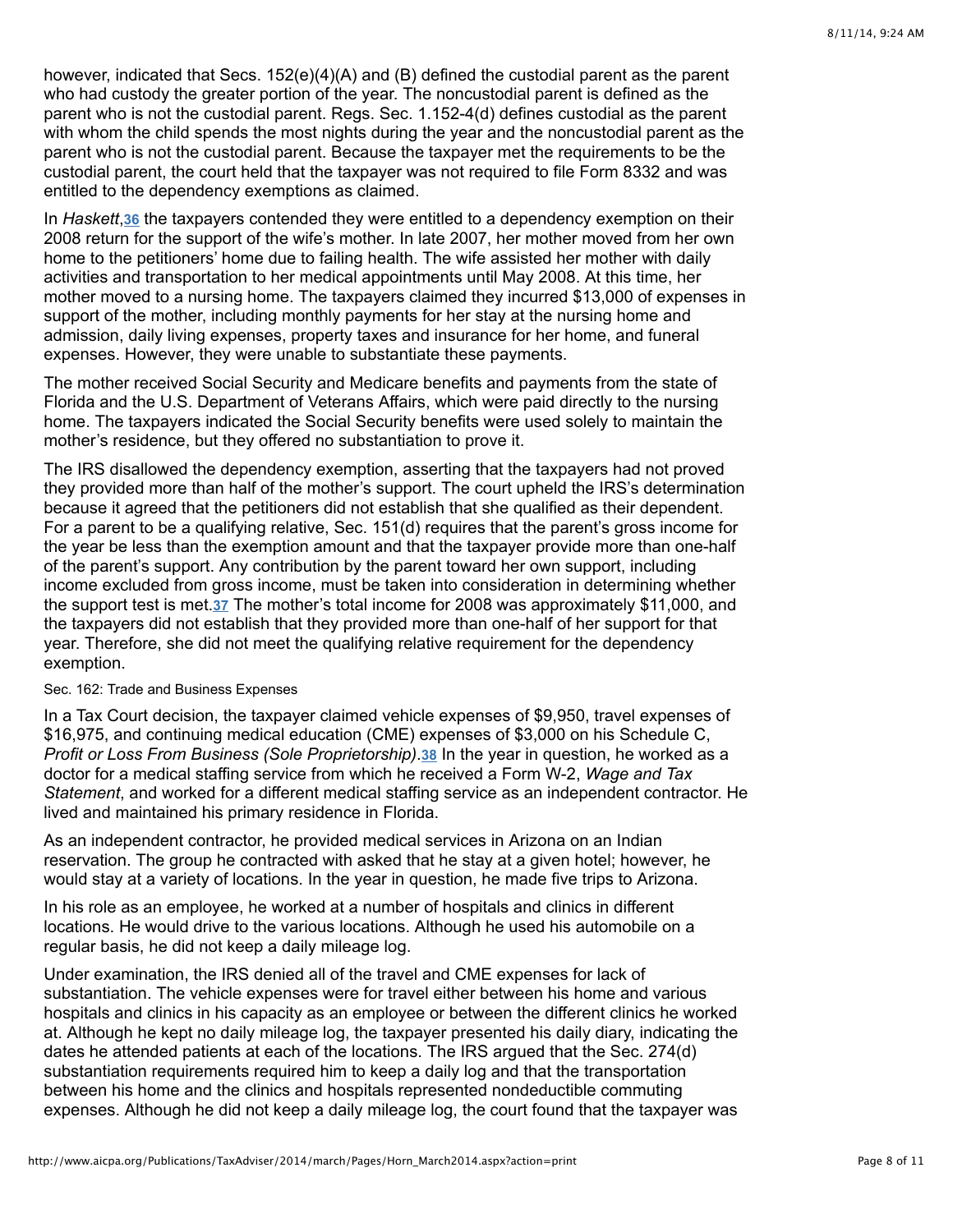a credible witness and accepted his testimony about the miles he drove between various work sites. Therefore, it allowed him a deduction (on Schedule A, *Itemized Deductions*, as an unreimbursed employee business expense) for that travel. However, it disallowed the taxpayer's claimed deduction for his expenses for travel between home and his place of work because they were nondeductible commuting expenses.

In another case, the taxpayer was in the regular business of being a mortgage broker.39 In the years 2005 and 2006, she claimed that she was also in the business of being a securities trader. As a result, she deducted as ordinary and necessary business expenses all of the expenses she incurred for her securities trading. Because her level of trading activity did not rise to the level of being a trader, the Tax Court disallowed all of those expenses.

In making the determination, the court looked at the number of trades the taxpayer executed, the amount of money involved in those trades, and the number of days out of the total available number of trading days that the taxpayer executed trades. Based on its review of these factors, the court found that her trading activities did not rise to the level of a trade or business.

The case highlights that for a taxpayer to be able to deduct the expenses of a trading activity as trade or business expenses, the activity must be significant, both in number of trades and money involved, and be conducted on a regular basis throughout the year. Otherwise, the expenses are limited to deductions for the production of income, which are Schedule A miscellaneous itemized deductions that generally have less tax benefit.

### Sec. 170: Charitable Contributions

In 2004, a married couple donated \$99,000 in cash and a conservation easement valued at \$999,000 to a qualified charitable organization, the National Architectural Trust (NAT). The husband had learned from a neighbor who had made a similar contribution to the NAT and had received a "side letter" that promised to return the contributions if the IRS successfully challenged the deductibility of the contribution. At that time, the NAT had a policy of providing these side letters, and it assured the taxpayers before they made their gift that it believed this refund offer would not jeopardize their claim to a charitable deduction. The taxpayers made the contribution in late 2004 and received the side letter. The Tax Court concluded that the side letter constituted a condition on the gift that was not "so remote as to be negligible"<sup>40</sup> and that therefore the contribution was not deductible, as a conditional gift. The court found that the IRS was likely to challenge the contribution deduction due to the side letter and that although the letter was unenforceable under federal tax law because it was not recorded with the deed upon transfer, the organization could and would honor its refund offer.

Another issue in the Golit<sup>[41](http://www.aicpa.org/Publications/TaxAdviser/2014/march/Pages/Horn_March2014.aspx?action=print#fn_41)</sup> case discussed above was the allowance of a charitable deduction. The taxpayer had her charitable contribution disallowed in full. The gift was to a Catholic church in Nigeria. Citing Sec.  $170(c)(2)(A)$ , the court held that a deduction for a charitable contribution was allowed only for donations to charities "created or organized in the United States . . . or under the law of the United States." That the church was affiliated ecumenically with U.S. churches was not sufficient to allow deductibility.

# *Footnotes*

- *Hart*, No. 2:11-CV-00513-EJL (D. Idaho 6/6/13). [1](http://www.aicpa.org/Publications/TaxAdviser/2014/march/Pages/Horn_March2014.aspx?action=print#fnref_1)
- *Tetrault*, No. 12-21373 (Bankr. Me. 7/9/13). [2](http://www.aicpa.org/Publications/TaxAdviser/2014/march/Pages/Horn_March2014.aspx?action=print#fnref_2)
- *Rodriguez*, No. H-12-0049 (S.D. Tex. 6/4/13). [3](http://www.aicpa.org/Publications/TaxAdviser/2014/march/Pages/Horn_March2014.aspx?action=print#fnref_3)
- *Triggiani*, 112 Fed. Cl. 349 (2013). [4](http://www.aicpa.org/Publications/TaxAdviser/2014/march/Pages/Horn_March2014.aspx?action=print#fnref_4)
- <sup>[5](http://www.aicpa.org/Publications/TaxAdviser/2014/march/Pages/Horn_March2014.aspx?action=print#fnref_5)</sup> FIN-2013-G001.
- $6$  Field Attorney Advice 20133501F (8/30/13).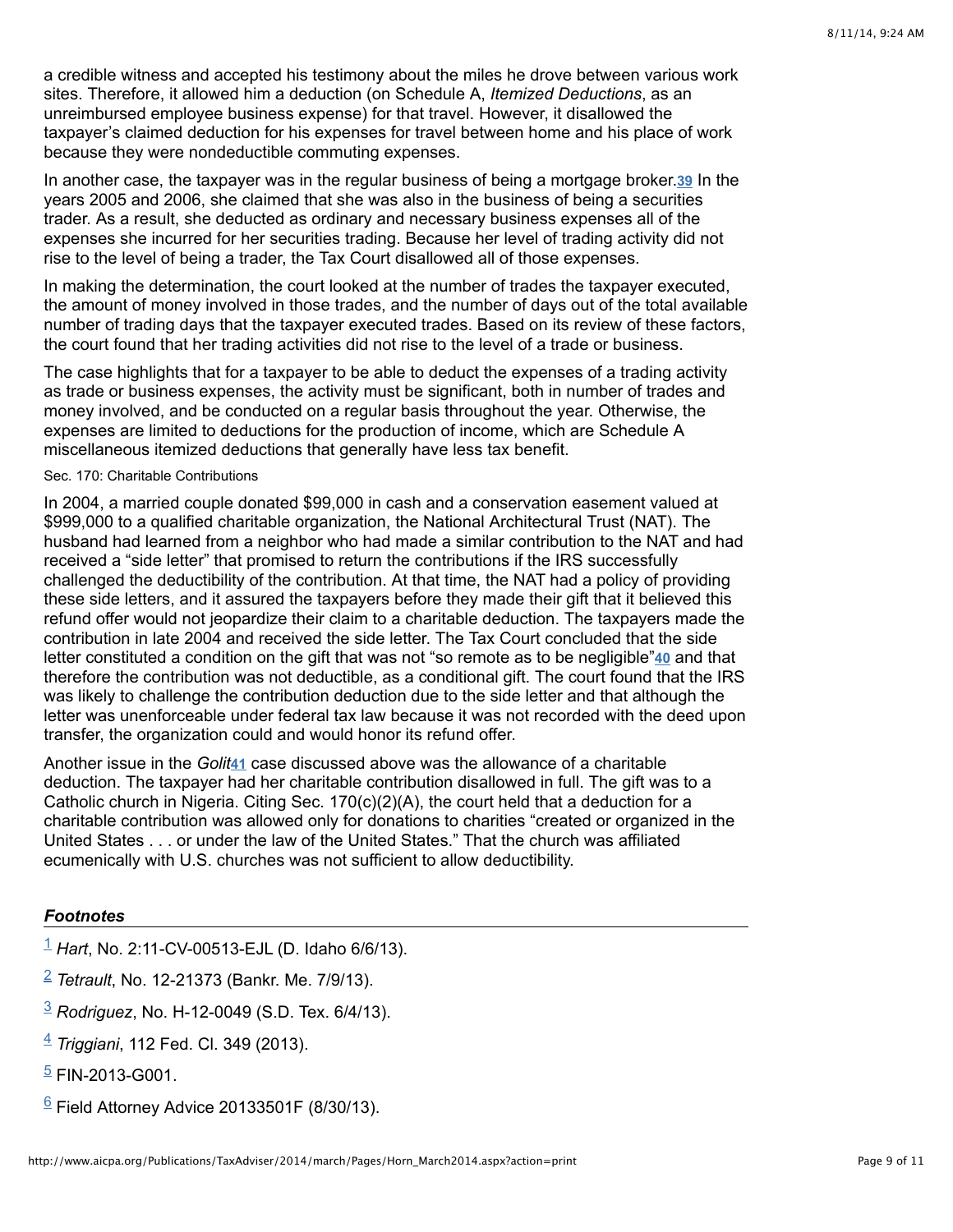- $^7$  $^7$  Defense of Marriage Act, P.L. 104-199.
- *Windsor*, 133 S. Ct. 2675 (2013).
- FAQs for registered domestic partners and individuals in civil unions, available here.
- Notice 2011-70, 2011-32 I.R.B. 135.
- $\frac{11}{1}$  $\frac{11}{1}$  $\frac{11}{1}$  Prop. Regs. Secs. 1.66-4 and 1.66-5, issued in REG-132251-11 (8/13/13).
- Wright, T.C. Memo. 2013-129.
- Nye, T.C. Memo. 2013-166.
- Faylor, T.C. Memo. 2013-143.
- Ung, T.C. Memo. 2013-126.
- $\frac{16}{16}$  $\frac{16}{16}$  $\frac{16}{16}$  IRS Letter Ruling 201323045 (6/7/13).
- *Fonteneaux*, No. 12-60418 (5th Cir. 8/23/13).
- *McGraw,* T.C. Memo. 2013-152. See also *Richards*, T.C. Memo. 2013-171.
- $\frac{19}{18}$  $\frac{19}{18}$  $\frac{19}{18}$  IRS Letter Ruling 201315001 (4/12/13).
- $\frac{20}{21}$  $\frac{20}{21}$  $\frac{20}{21}$  IRS Letter Ruling 201322007 (5/31/13).
- <sup>[21](http://www.aicpa.org/Publications/TaxAdviser/2014/march/Pages/Horn_March2014.aspx?action=print#fnref_21)</sup> Davis, No. 12-10916 (11th Cir. 5/16/13), aff'g T.C. Memo. 2011-286.
- IRS Letter Rulings 201313018 (3/29/13), 201317007 (4/26/13), and 201318001 (5/3/13).
- *Rogers*, T.C. Memo. 2013-177.
- *Freedom From Religion Foundation, Inc. v. Lew*, No. 11-cv-626-bbc (W.D. Wis. 11/21/13).
- *McAllister*, T.C. Memo. 2013-96.
- *Callahan*, T.C. Memo. 2013-131.
- IRS Letter Ruling 201328023 (7/12/13).
- $\frac{28}{18}$  $\frac{28}{18}$  $\frac{28}{18}$  IRS Letter Ruling 201338007 (9/20/13).
- $\frac{29}{18}$  $\frac{29}{18}$  $\frac{29}{18}$  IRS Letter Ruling 201325004 (6/21/13).
- $\frac{30}{18}$  $\frac{30}{18}$  $\frac{30}{18}$  IRS Letter Rulings 201316009 and 201316010 (4/19/13).
- *Shenk*, 140 T.C. No. 10 (2013).
- $\frac{32}{1}$  $\frac{32}{1}$  $\frac{32}{1}$  Id., citing Sec. 152(e) and *Espinoza*, T.C. Memo. 2011-108.
- *Cooper*, T.C. Summ. 2013-59.
- *Golit*, T.C. Memo. 2013-191.
- *White*, T.C. Summ. 2013-77.
- *Haskett*, T.C. Summ. 2013-76.
- $\frac{37}{3}$  $\frac{37}{3}$  $\frac{37}{3}$  Regs. Sec. 1.152-1(a)(2)(ii).
- *Haskett*, T.C. Summ. 2013-76.
- *Nelson*, T.C. Memo. 2013-259.